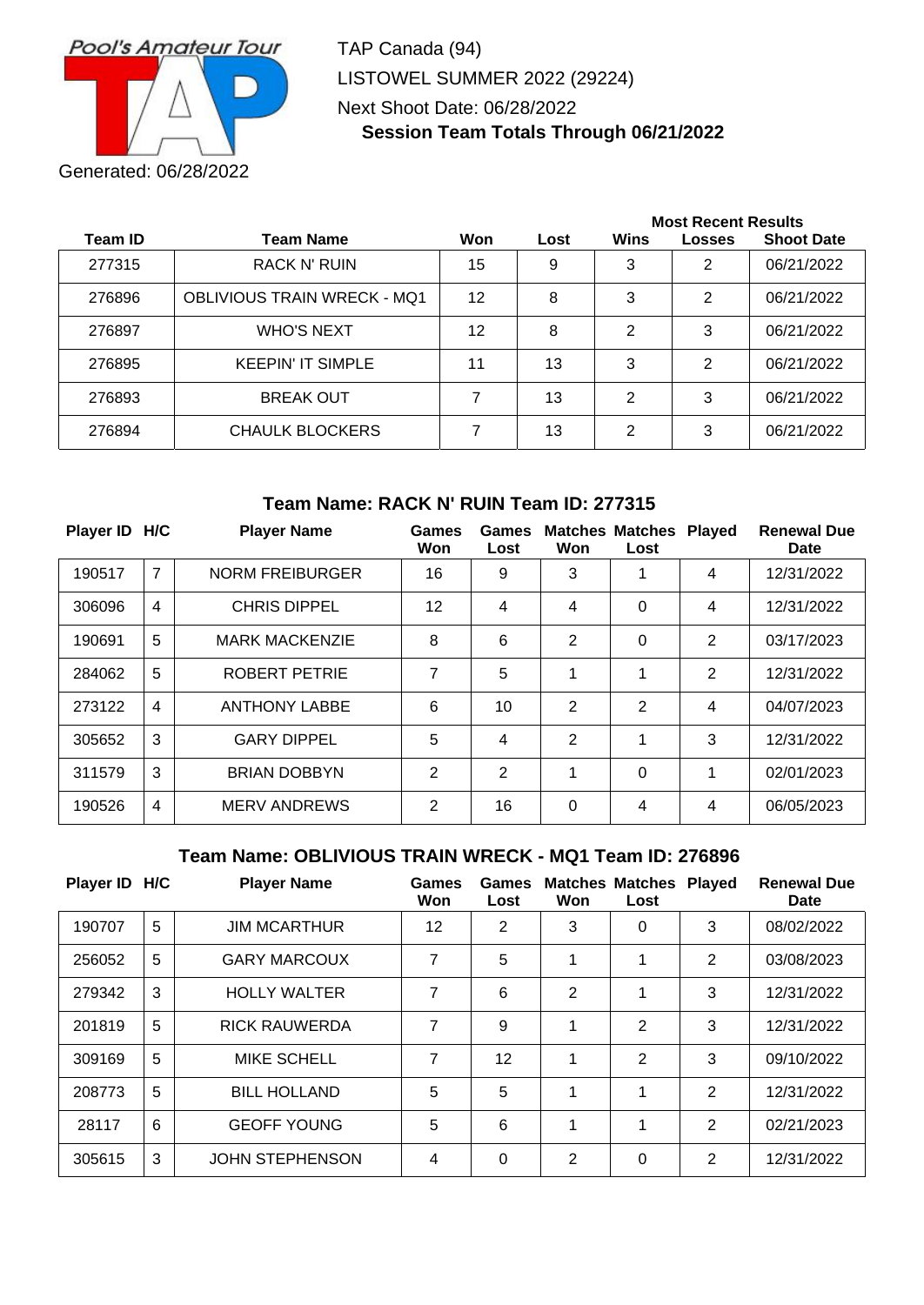| Player ID H/C |                | <b>Player Name</b>     | Games<br>Won | <b>Games</b><br>Lost | Won            | <b>Matches Matches</b><br>Lost | <b>Played</b>  | <b>Renewal Due</b><br><b>Date</b> |
|---------------|----------------|------------------------|--------------|----------------------|----------------|--------------------------------|----------------|-----------------------------------|
| 256042        | 5              | <b>TOM SMITH</b>       | 12           | 6                    | 3              | 0                              | 3              | 03/14/2023                        |
| 256012        | 7              | <b>SEAN PEDERSEN</b>   | 10           | 1                    | $\overline{2}$ | 0                              | 2              | 03/15/2023                        |
| 255992        | $\overline{7}$ | <b>FABIAN COOMBS</b>   | 10           | 2                    | 2              | 0                              | $\overline{2}$ | 03/18/2023                        |
| 256002        | 5              | <b>SCOTT SHARPIN</b>   | 7            | 6                    | 1              | 1                              | 2              | 03/14/2023                        |
| 292255        | 5              | <b>KEVIN GOTTFRIED</b> | 7            | 11                   | 0              | 3                              | 3              | 03/14/2023                        |
| 289712        | $\overline{4}$ | <b>BILL MCGRATH</b>    | 5            | 4                    | 1              | 1                              | $\overline{2}$ | 04/07/2023                        |
| 284060        | 3              | ADAM COOMBS            | 4            | 9                    | $\overline{2}$ | 2                              | 4              | 03/14/2023                        |
| 256062        | 4              | <b>JAMIE ELISEN</b>    | 3            | 5                    | 1              | 1                              | 2              | 03/15/2023                        |

# **Team Name: WHO'S NEXT Team ID: 276897**

## **Team Name: KEEPIN' IT SIMPLE Team ID: 276895**

| Player ID H/C |   | <b>Player Name</b>    | <b>Games</b><br>Won | Games<br>Lost | Won | <b>Matches Matches</b><br>Lost | <b>Played</b>  | <b>Renewal Due</b><br><b>Date</b> |
|---------------|---|-----------------------|---------------------|---------------|-----|--------------------------------|----------------|-----------------------------------|
| 190700        | 5 | <b>RALPH ROONEY</b>   | 16                  | 5             | 4   | 0                              | 4              | 05/12/2023                        |
| 32930         | 5 | <b>CHRIS TUROW</b>    | 12                  | 13            | 1   | 3                              | 4              | 02/21/2023                        |
| 190522        | 7 | <b>BOB MCCULLOCH</b>  | 9                   | 4             | 1   | 1                              | 2              | 02/06/2023                        |
| 284059        | 4 | <b>BRIAN MENSINGA</b> | 8                   | 3             | 2   | 1                              | 3              | 02/20/2023                        |
| 196071        | 4 | <b>GEORGE TANEV</b>   | 5                   | 3             | 1   | 1                              | 2              | 09/26/2022                        |
| 190521        | 5 | <b>LES SMALL</b>      | 5                   | 6             | 1   | 1                              | $\overline{2}$ | 12/31/2022                        |
| 32929         | 5 | <b>PETE EMANN</b>     | 5                   | 15            | 1   | 3                              | 4              | 02/21/2023                        |
| 237138        | 3 | DAVE DALLY            | 1                   | 8             | 0   | 3                              | 3              | 12/31/2022                        |

# **Team Name: BREAK OUT Team ID: 276893**

| Player ID H/C |                | <b>Player Name</b>   | Games<br>Won | Games<br>Lost | Won | <b>Matches Matches</b><br>Lost | <b>Played</b>  | <b>Renewal Due</b><br><b>Date</b> |
|---------------|----------------|----------------------|--------------|---------------|-----|--------------------------------|----------------|-----------------------------------|
| 237234        | 5              | <b>STAN SCHMIDT</b>  | 9            | 12            | 1   | 3                              | 4              | 12/31/2022                        |
| 231692        | 5              | <b>RYAN NEWMAN</b>   | 8            | 4             | 2   | 1                              | 3              | 12/31/2022                        |
| 237235        | 5              | <b>PAUL FREELAND</b> | 8            | 9             | 1   | $\overline{2}$                 | 3              | 12/31/2022                        |
| 226307        | $\overline{4}$ | <b>DON SIMPSON</b>   | 7            | 9             | 1   | $\overline{2}$                 | 3              | 02/21/2023                        |
| 255972        | 5              | <b>KIRK SCHISTAL</b> | 6            | 15            | 0   | 4                              | 4              | 12/31/2022                        |
| 257482        | $\overline{4}$ | <b>JOSH MORRISON</b> | 5            | 6             | 1   | 1                              | $\overline{2}$ | 02/21/2023                        |
| 288332        | 4              | <b>NICOLE YOUNG</b>  | 3            | 1             | 1   | $\Omega$                       | 1              | 08/03/2022                        |
| 292717        | 6              | <b>TREVOR LEAKE</b>  | $\mathbf{0}$ | 0             | 0   | 0                              | 0              | 12/31/2022                        |